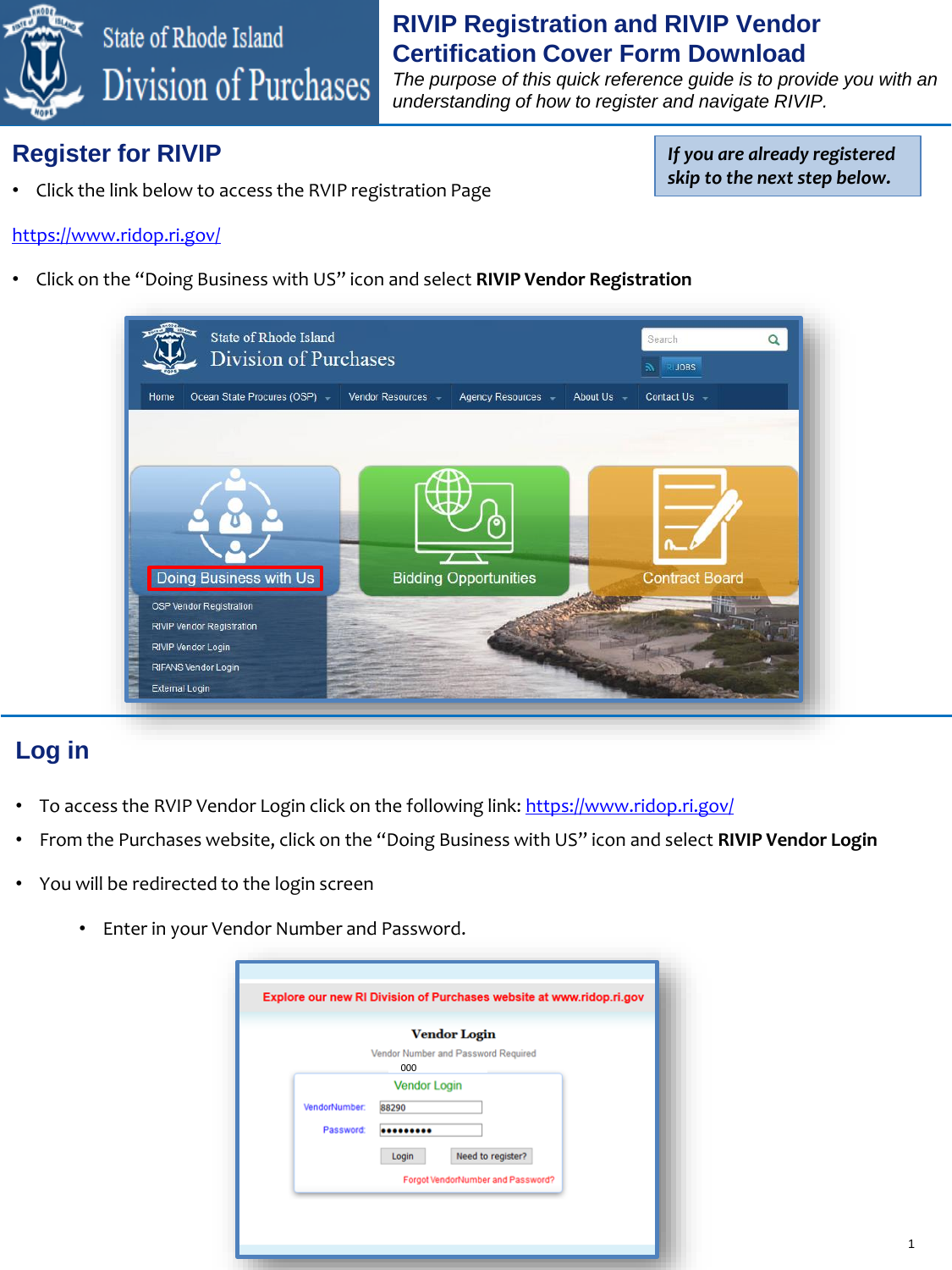

#### **RIVIP Registration and RIVIP Vendor Certification Cover Form Download**

*The purpose of this quick reference guide is to provide you with an understanding of how to register and navigate RIVIP.*

#### **Basic Navigation**

Once you have logged in, the system will direct you to the RIVIP Information Center landing page.

The following functions are available

- Add Solicitations to your watchlist (State or External)
- Add or Modify your commodity codes
- Search for solicitation addenda
- Download the RIVIP vendor certification cover form cover form

| <b>RIVIP Information Center</b>            |                                        |                                                |                                                                                                                                                    |                                                         |           |               |    |
|--------------------------------------------|----------------------------------------|------------------------------------------------|----------------------------------------------------------------------------------------------------------------------------------------------------|---------------------------------------------------------|-----------|---------------|----|
| <b>Statistics</b>                          |                                        |                                                |                                                                                                                                                    |                                                         |           |               |    |
| Last Login:                                |                                        |                                                | Jan 24 2020 10:06AM                                                                                                                                |                                                         |           |               |    |
| Last 5 State Agency Solicitations Viewed:  |                                        |                                                |                                                                                                                                                    |                                                         |           |               |    |
| Last 5 External Solicitations Viewed:      |                                        |                                                |                                                                                                                                                    |                                                         |           |               |    |
| <b>State Agency Solicitation Watchlist</b> |                                        | <b>Add Solicitations</b>                       |                                                                                                                                                    |                                                         |           |               |    |
| Info column Key:                           |                                        |                                                |                                                                                                                                                    |                                                         |           |               |    |
| $A = Addendum$<br>$S =$ Surety             |                                        | $B =$ Performance Bond<br>$C =$ Public Copy    | $P = Prebid$ Conference                                                                                                                            | D = Disk-Based Bidding (for RIDOT Quest Lite Bids only) |           |               |    |
| Select All<br><b>Check</b>                 | <b>Delete Selected</b><br>Solicitation | <b>Clear Selected</b><br>Opening               |                                                                                                                                                    |                                                         |           | Search For    |    |
| to<br>Info<br><b>Delete</b>                | <b>Number</b>                          | Date/Time                                      | <b>Status</b>                                                                                                                                      | <b>Bid Title</b>                                        |           | Addendum      | PO |
|                                            | <b>759XXXX</b>                         | 12/12/2019<br>10:00 AM                         | <b>Under Evaluation</b>                                                                                                                            | <b>SOLICITATION TITLE</b>                               | <b>US</b> | <b>SEARCH</b> |    |
|                                            | <b>759XXXX</b>                         | 01/27/2020<br>11:30 AM                         | Active(Schedule)                                                                                                                                   | <b>SOLICITATION TITLE</b>                               |           | <b>SEARCH</b> |    |
| <b>SBPC</b>                                | <b>759XXXX</b>                         | 01/28/2020<br>1:00 PM                          | Active(Schedule)                                                                                                                                   | <b>SOLICITATION TITLE</b>                               |           | <b>SEARCH</b> |    |
|                                            | <b>759XXXX</b>                         | 02/13/2020<br>11:00 AM                         | Active(Schedule)                                                                                                                                   | <b>SOLICITATION TITLE</b>                               |           | <b>SEARCH</b> |    |
| Select All                                 | <b>Delete Selected</b>                 | <b>Clear Selected</b>                          |                                                                                                                                                    |                                                         |           |               |    |
|                                            |                                        | Reports/Searches - Modify Your Commodity Codes |                                                                                                                                                    |                                                         |           |               |    |
|                                            |                                        |                                                | (0) Active State Agency solicitations matching my 3-digit commodity codes<br>(0) YTD Awarded State Agency bids matching my 3-digit commodity codes |                                                         |           |               |    |

**External Solicitation Watchlist** Add Solicitations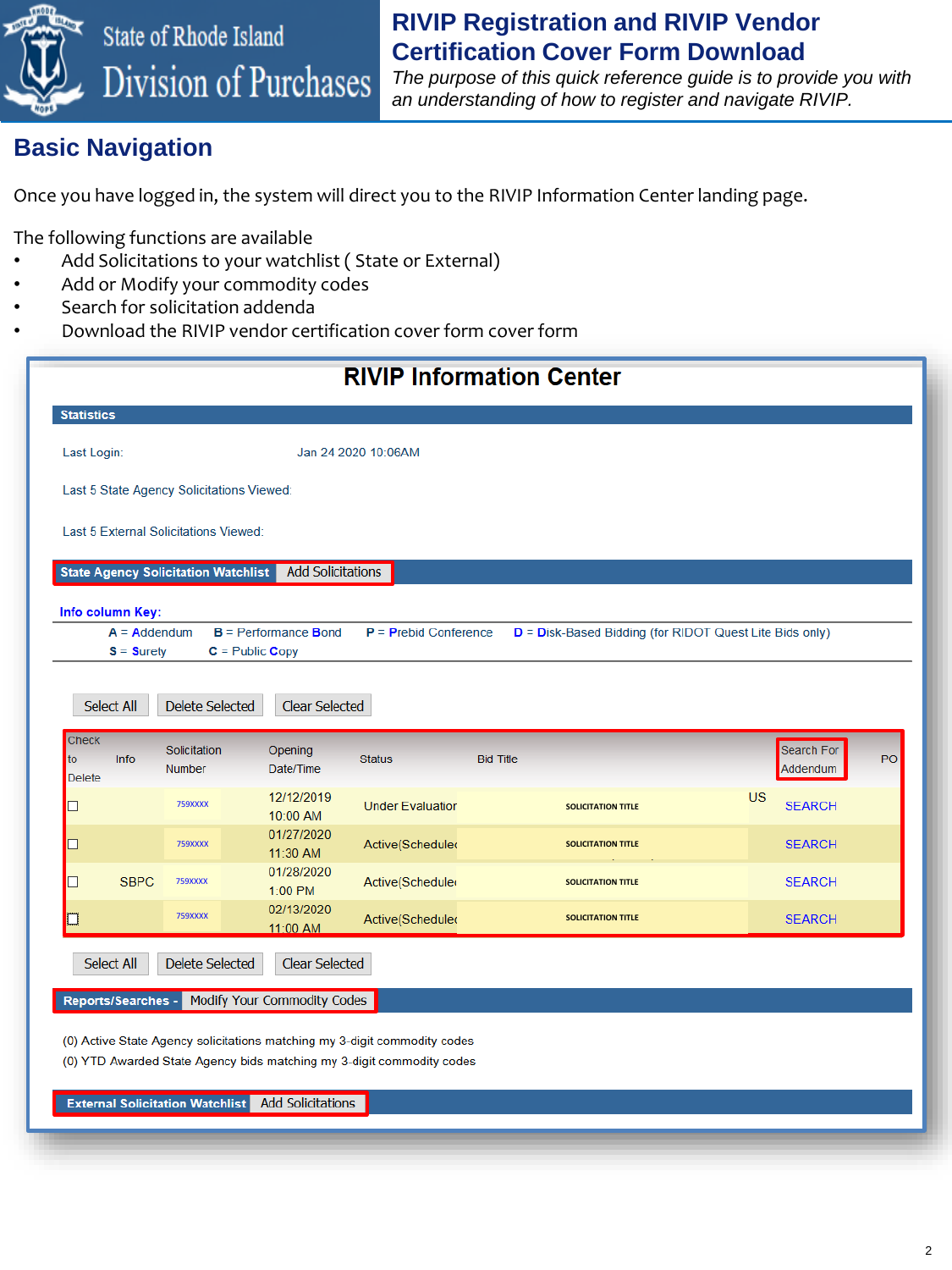

# State of Rhode Island Division of Purchases

#### **RIVIP Registration and RIVIP Vendor Certification Cover Form Download**

*The purpose of this quick reference guide is to provide you with an understanding of how to register and navigate RIVIP.*

### **Searching for Solicitations (Watchlist)**

• Click on the on the " Add Solicitations" (state or external) from the RIVIP landing page

**State Agency Solicitation Watchlist Add Solicitations** 

#### **Add Solicitations External Solicitation Watchlist**

- By selecting this action, you will be redirected to view the Active solicitations on the "Solicitation Search Results" landing page.
- Once solicitations of interest are located, check the "Add Bid" box located to the left of the bid. You may do this for multiple solicitations. Next, click "Add Checked Solicitations to Watch List" in the box at the lower left corner of the page.

| Add<br>Bid<br>▐□ | <b>Info</b> | Opening<br><b>Time</b> | Solicitation<br>Number                                                               | <b>Status</b> | Solicitation Title                               | <b>Agency Name</b>               | <b>Buyer</b><br><b>Name</b> |
|------------------|-------------|------------------------|--------------------------------------------------------------------------------------|---------------|--------------------------------------------------|----------------------------------|-----------------------------|
|                  |             |                        | Add Checked Solicitations To Watch List<br>You have successfully added selected bids |               | Solicitations matching the entered criteria : 46 | Return to VIP Information Center |                             |

- Once your selection been made, click on "**Return to VIP Information Center**".
- The Watchlist will now display the solicitations you have selected.
	- The list will show you the solicitation statuses and the ability to search for any addendum if available .

| <b>Check</b><br>to<br><b>Delete</b> | Info        | Solicitation<br>Number | Opening<br>Date/Time   | <b>Status</b>           | <b>Bid Title</b>          | Search For<br>PO<br>Addendum |
|-------------------------------------|-------------|------------------------|------------------------|-------------------------|---------------------------|------------------------------|
| $\Box$                              |             | <b>759XXXX</b>         | 12/12/2019<br>10:00 AM | <b>Under Evaluation</b> | <b>SOLICITATION TITLE</b> | <b>SEARCH</b>                |
| C                                   |             | <b>759XXXX</b>         | 01/27/2020<br>11:30 AM | Active(Scheduled)       | <b>SOLICITATION TITLE</b> | <b>SEARCH</b>                |
| $\Box$                              | <b>SBPC</b> | <b>759XXXX</b>         | 01/28/2020<br>1:00 PM  | Active(Scheduled)       | <b>SOLICITATION TITLE</b> | <b>SEARCH</b>                |
| $\square$                           |             | 759XXXX                | 02/13/2020<br>11:00 AM | Active(Scheduled)       | <b>SOLICITATION TITLE</b> | <b>SEARCH</b>                |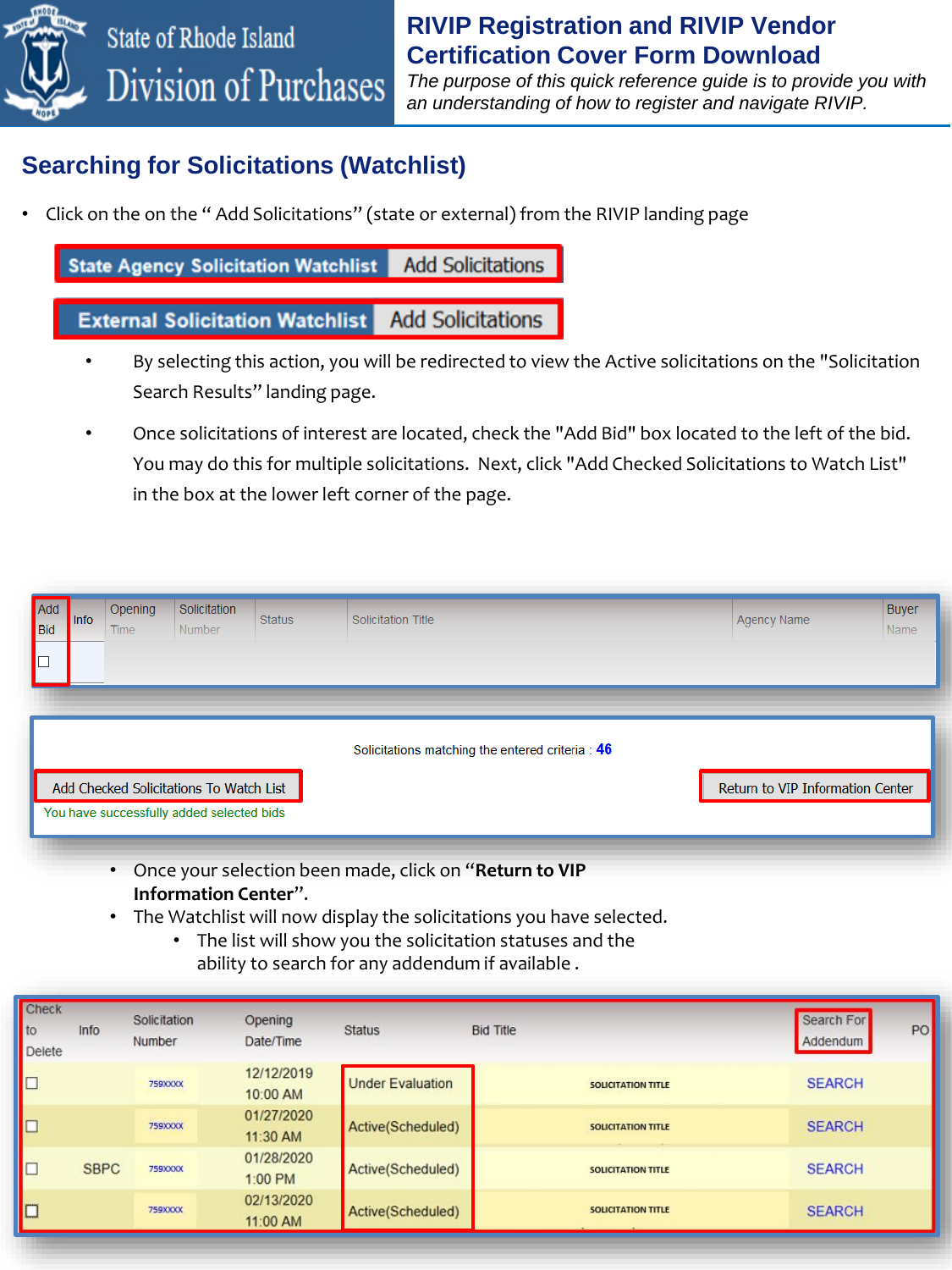#### **RIVIP Registration and RIVIP Vendor Certification Cover Form Download**

*The purpose of this quick reference guide is to provide you with an understanding of how to register and navigate RIVIP.*

## **Searching for Solicitations (Non-Watchlist)**

Division of Purchases

Quick links are available on the left side of the landing page.

• Click on drop down Solicitation Opportunities and select "State Agency Solicitations".

State of Rhode Island

- You will be redirected to the "Solicitation Search Results" page.
- Click on the Continuous Recruitment and other solicitation options available to view them.

| <b>Solicitation Status:</b> | Active(Scheduled)<br>Awarded<br><b>Under Evaluation</b><br>Canceled<br>Onened<br><b>LISTANCE EVERY SOFICIATION STATUS</b> |
|-----------------------------|---------------------------------------------------------------------------------------------------------------------------|
| <b>Solicitation Number:</b> |                                                                                                                           |
| Keyword(s):                 |                                                                                                                           |
| Opening Date On or After:   |                                                                                                                           |
| Opening Date On or Before:  |                                                                                                                           |
|                             | Search<br>Clear                                                                                                           |

#### **Downloading the RIVIP Vendor Certification Cover Form**

- Log in to RIVIP to be directed to the RIVIP Information Center landing page to view your State Agency Solicitation Watchlist.
- Be sure to check the solicitation status, if the bid is no longer active, you will no longer be able to download the RIVIP vendor certification cover form



- "You may refine your search using the following options.
	- Solicitation Status (Or search every Solicitation status)
	- Solicitation Number
	- Keywords
	- Opening date (On or After, On or Before)